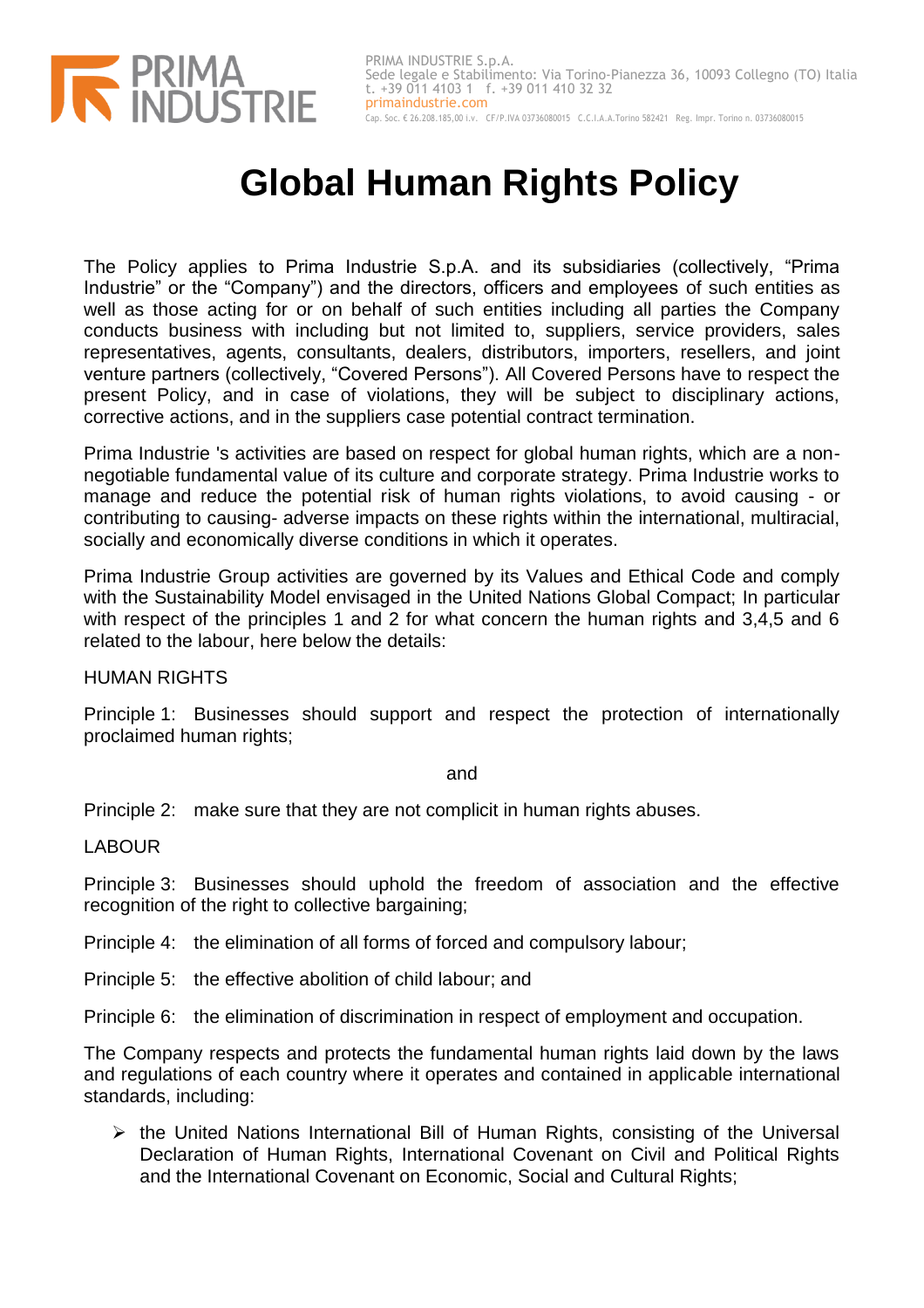

- $\triangleright$  the United Nations Convention on the Rights of the Child;
- $\triangleright$  the International Labour Organization Declaration on Fundamental Principles and Rights at Work and the relevant applicable conventions;
- $\triangleright$  the European Convention on Human Rights;
- $\triangleright$  the United Nations Convention against Corruption;
- the Human Trafficking Prevention Act, and the UK Modern Slavery Act 2015.

Prima Industrie promotes respect for human rights and adherence to applicable international standards with its Partners and stakeholders and bases its governance model on the recommendations contained in the UN Guiding Principles on Business and Human Rights, implementing the "Protect, Respect and Remedy " Framework.

## **PRINCIPLES**

 **Non-discrimination** – Prima Industrie does not accept any form of direct or indirect discrimination on the basis of gender, sexual orientation, social and personal position, physical or health condition, disability, religious or political beliefs, union membership, race, ethnicity, nationality, age, and is committed to the prevention of discrimination in all areas of working life.

 **Freedom of Association** – Prima Industrie recognises the right of its employees to form freely trade unions and to collective bargaining, and engages in open and constructive dialogue with representatives of recognised trade unions.

 **Opposition to forced labour** – Prima Industrie does not accept all forms of labour exploitation, including child labour, forced or compulsory labour and all forms of abuse or mental or physical coercion towards both their workers and workers employed along the supply chain, and strongly condemns all forms of human trafficking and exploitation.

 **Adequate working conditions** – Prima Industrie promotes a working environment based on trust, dialogue and mutual respect and protects the welfare and work-life balance of its employees, ensuring decent wages and fair working hours.

 **Occupational health and safety** – Prima Industrie considers the health and safety of workers a core value and proactively maintains a safe and healthy working environment by adopting high standards of prevention, assessment and management of related risks, and by fostering and constantly spreading a corporate culture geared towards occupational health and safety.

 **Local Communities** – Prima Industrie seeks to disseminate and promote its core business values, while respecting local cultures and indigenous people, protecting cultural and natural heritage and local traditions and customs. Prima Industrie contributes to the economic wellbeing and growth of the communities in which it operates by providing support to educational, cultural, and social initiatives for promoting personal development and improving living standards. Prima Industrie believes that dialogue with competent institutions and non-governmental agencies is key to identifying the priority areas for local communities' support.